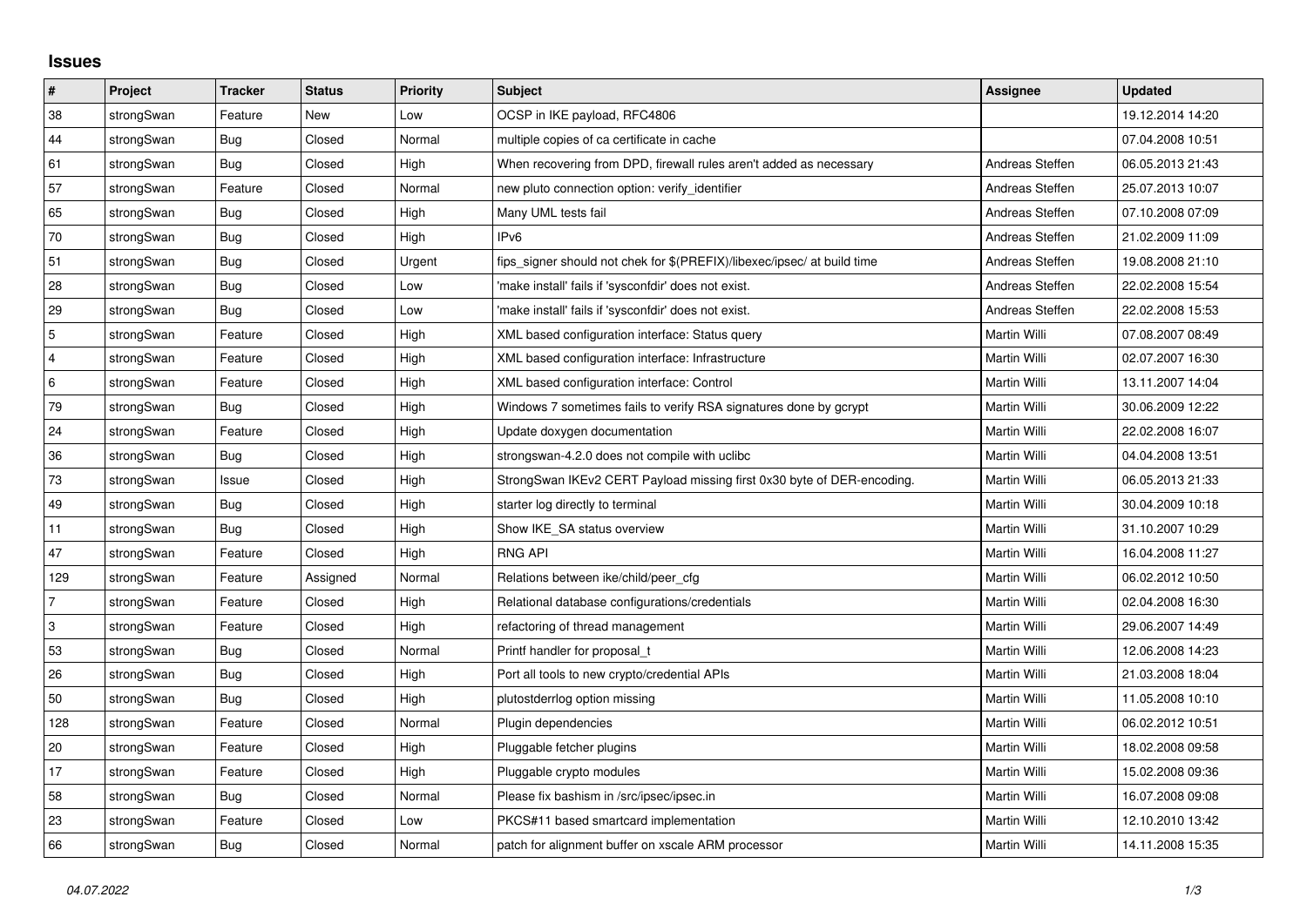| #              | Project    | <b>Tracker</b> | <b>Status</b> | <b>Priority</b> | <b>Subject</b>                                                              | Assignee            | <b>Updated</b>   |
|----------------|------------|----------------|---------------|-----------------|-----------------------------------------------------------------------------|---------------------|------------------|
| $\mathbf{1}$   | strongSwan | Feature        | Closed        | High            | Partial MOBIKE implementation                                               | Martin Willi        | 02.07.2007 16:14 |
| 48             | strongSwan | Feature        | Closed        | High            | Parallel trustchain verification                                            | <b>Martin Willi</b> | 16.04.2008 11:33 |
| 214            | strongSwan | Bug            | Closed        | Normal          | OS X lacks sem timedwait                                                    | Martin Willi        | 20.08.2012 17:22 |
| 22             | strongSwan | Feature        | Closed        | High            | OCSP support                                                                | Martin Willi        | 10.03.2008 18:41 |
| 56             | strongSwan | Bug            | Closed        | High            | New interface for EAP-SIM backend                                           | Martin Willi        | 24.10.2008 10:23 |
| 40             | strongSwan | Feature        | Closed        | High            | NetworkManager support                                                      | Martin Willi        | 22.08.2008 12:54 |
| 64             | strongSwan | Bug            | Closed        | High            | MOBIKE with changed NAT mappings                                            | Martin Willi        | 08.10.2008 14:21 |
| $\overline{8}$ | strongSwan | Bug            | Closed        | Urgent          | MOBIKE selects disappearing IPv6 address                                    | Martin Willi        | 05.07.2007 09:03 |
| 43             | strongSwan | Bug            | Closed        | High            | missing certificate_identity in SQL database causes segfault                | Martin Willi        | 07.04.2008 10:08 |
| 18             | strongSwan | Feature        | Closed        | High            | Merge EAP-AKA module into trunk                                             | <b>Martin Willi</b> | 13.12.2007 09:47 |
| 68             | strongSwan | Issue          | Closed        | Normal          | ipsec pool - unknown IPSec command                                          | Martin Willi        | 06.05.2013 21:35 |
| 78             | strongSwan | Feature        | Closed        | Normal          | Integrity tester for libstrongswan and all plugins.                         | Martin Willi        | 27.06.2009 16:19 |
| 14             | strongSwan | Feature        | Closed        | High            | Initiate/Terminate IKE_SAs                                                  | <b>Martin Willi</b> | 13.11.2007 14:04 |
| 19             | strongSwan | Feature        | Closed        | High            | Include EAP-MD5 into trunk                                                  | Martin Willi        | 13.12.2007 09:48 |
| 71             | strongSwan | Bug            | Closed        | High            | Improved Acquire handling                                                   | <b>Martin Willi</b> | 20.05.2009 11:54 |
| 55             | strongSwan | <b>Bug</b>     | Closed        | High            | Implement SHA512/384/256 HMAC with proper truncation in kernel              | Martin Willi        | 03.12.2009 11:41 |
| 15             | strongSwan | Feature        | Closed        | High            | Implement rauthentication using RFC4478                                     | <b>Martin Willi</b> | 30.11.2007 14:55 |
| 60             | strongSwan | Feature        | Closed        | High            | Implement draft-sheffer-ikev2-gtc-00 with PAM password verification         | Martin Willi        | 22.08.2008 12:59 |
| 67             | strongSwan | Feature        | Closed        | Normal          | Implement DH groups 22-24                                                   | Martin Willi        | 19.04.2010 14:51 |
| 13             | strongSwan | Feature        | Closed        | High            | Implement a modular credential framework                                    | <b>Martin Willi</b> | 15.02.2008 09:36 |
| 32             | strongSwan | Bug            | Closed        | High            | ikev2/rw-no-idr scenario fails                                              | Martin Willi        | 19.03.2008 11:13 |
| 31             | strongSwan | <b>Bug</b>     | Closed        | High            | ikev2/rw-eap-aka-rsa scenario fails                                         | Martin Willi        | 19.03.2008 15:25 |
| 35             | strongSwan | Bug            | Closed        | High            | ikev2/ocsp-no-signer-cert scenario segfaults                                | Martin Willi        | 02.04.2008 09:45 |
| 34             | strongSwan | Bug            | Closed        | High            | ikev2/multi-level-ca-loop segfaults                                         | Martin Willi        | 31.03.2008 09:19 |
| 33             | strongSwan | <b>Bug</b>     | Closed        | High            | ikev2/crl-revoked scenario broken                                           | Martin Willi        | 19.03.2008 19:02 |
| 62             | strongSwan | Bug            | Closed        | Normal          | ikev2 missing rekeying support not recognised                               | Martin Willi        | 14.11.2008 15:17 |
| 16             | strongSwan | Feature        | Closed        | High            | Generic plugin architecture                                                 | Martin Willi        | 15.02.2008 09:37 |
| 12             | strongSwan | Bug            | Closed        | Immediate       | Fix build on uClibc                                                         | Martin Willi        | 31.10.2007 10:34 |
| 45             | strongSwan | Bug            | Closed        | High            | Failure to open SQLite database crashes charon                              | Martin Willi        | 07.04.2008 09:16 |
| 54             | strongSwan | Feature        | Closed        | High            | <b>EAP-Identity Server functionality</b>                                    | Martin Willi        | 22.08.2008 12:55 |
| 46             | strongSwan | Feature        | Closed        | High            | DNS resolving for hosts in ike cfg                                          | Martin Willi        | 09.06.2008 09:34 |
| 10             | strongSwan | Bug            | Closed        | High            | distribution cannot be built because logout.cs template is missing in trunk | Martin Willi        | 18.09.2007 07:43 |
| 100            | strongSwan | Feature        | Closed        | Normal          | Derive traffic selectors from authentication process                        | Martin Willi        | 23.07.2010 16:53 |